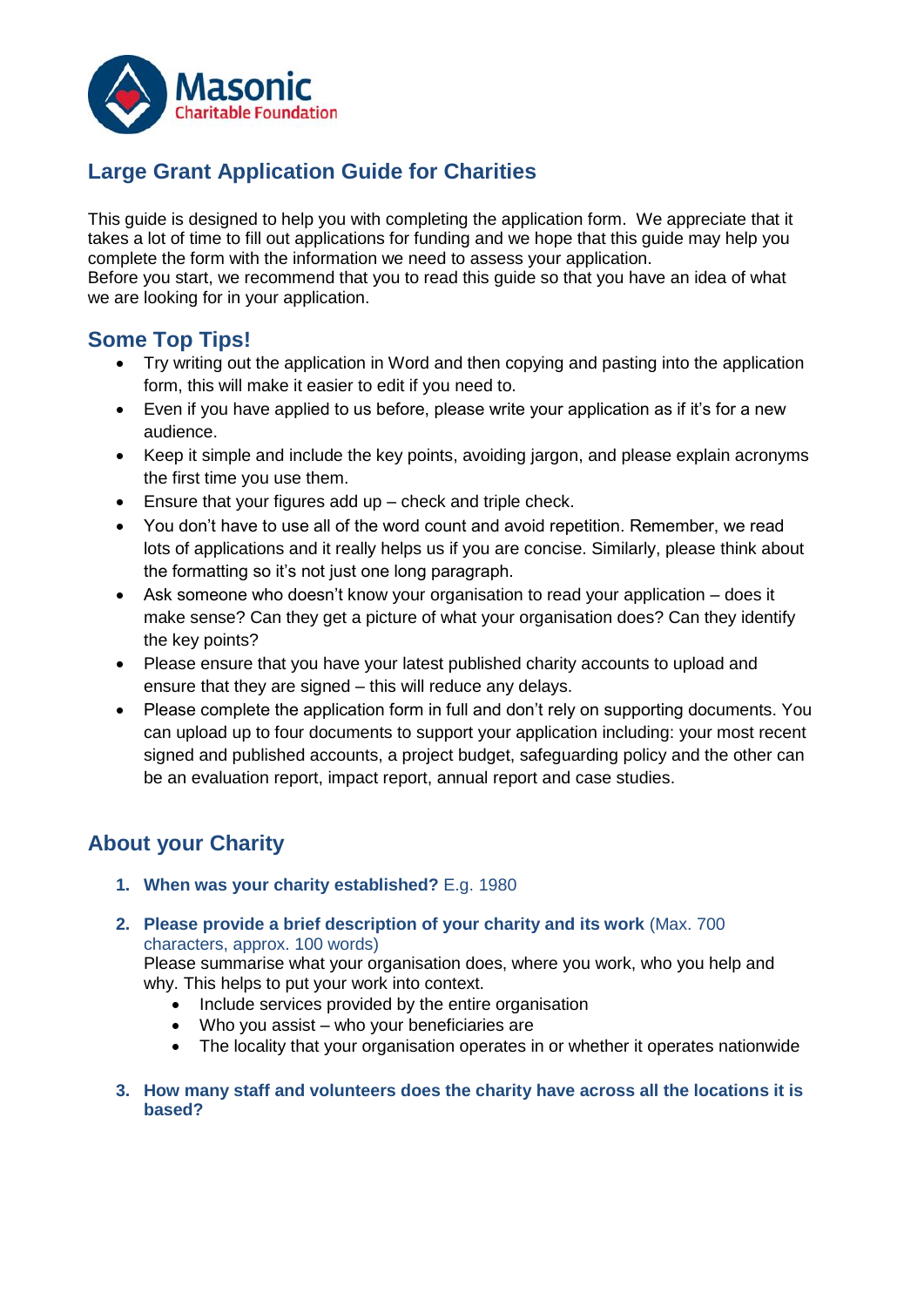# **Charity Financial Information**

## **4. Which Financial year are you reporting on?**

Please ensure uploaded accounts match this submission and are published on the Charity Commission.

## **5. Please enter the most recent financial information**

- We are aware that the information we have asked for on the form may not necessarily match how your charity's accounts are prepared, but please use our guide here: [https://mcf.org.uk/get-support/grants-to-charities/application](https://mcf.org.uk/get-support/grants-to-charities/application-resources/financial-information-guidelines/)[resources/financial-information-guidelines/](https://mcf.org.uk/get-support/grants-to-charities/application-resources/financial-information-guidelines/)
- We require you to complete the form as it is laid out for the most recent and previous year.
- The financial information submitted on the form must match the accounts attached in support of the application, e.g. the totals of your income, expenditure and reserves must match your published accounts. This will avoid any delays.
- It might be helpful to ask for advice from your organisation's finance department or accountant in order that this section of the application form is completed correctly

## **6. What is the charity's reserves policy?**

- This is normally found in the organisation's accounts trustee report under 'Reserves Policy' and is usually a set number of months' expenditure.
- If the current reserves are under or over your charity's policy level, please explain why.

# **About your Project**

- **7. What is the title of your project?**
- **8. Please describe your overall project and the issue/s your organisation is trying to address** (Max. 2,100 characters, approx. 300 words) Please give a brief summary of your project.
- **9. Who is the project intended to support and why is it needed?** (Max. 2,100 characters, approx. 300 words)

Please include, using evidence where possible:

- Demographic information, e.g. age range, gender etc.
- Information about the issues and needs of the primary beneficiaries
- How you are specifically targeting these individuals or how you identify them for the project/service
- What the referral pathways are
- If there are secondary beneficiaries, include their demographics and how they benefit from the project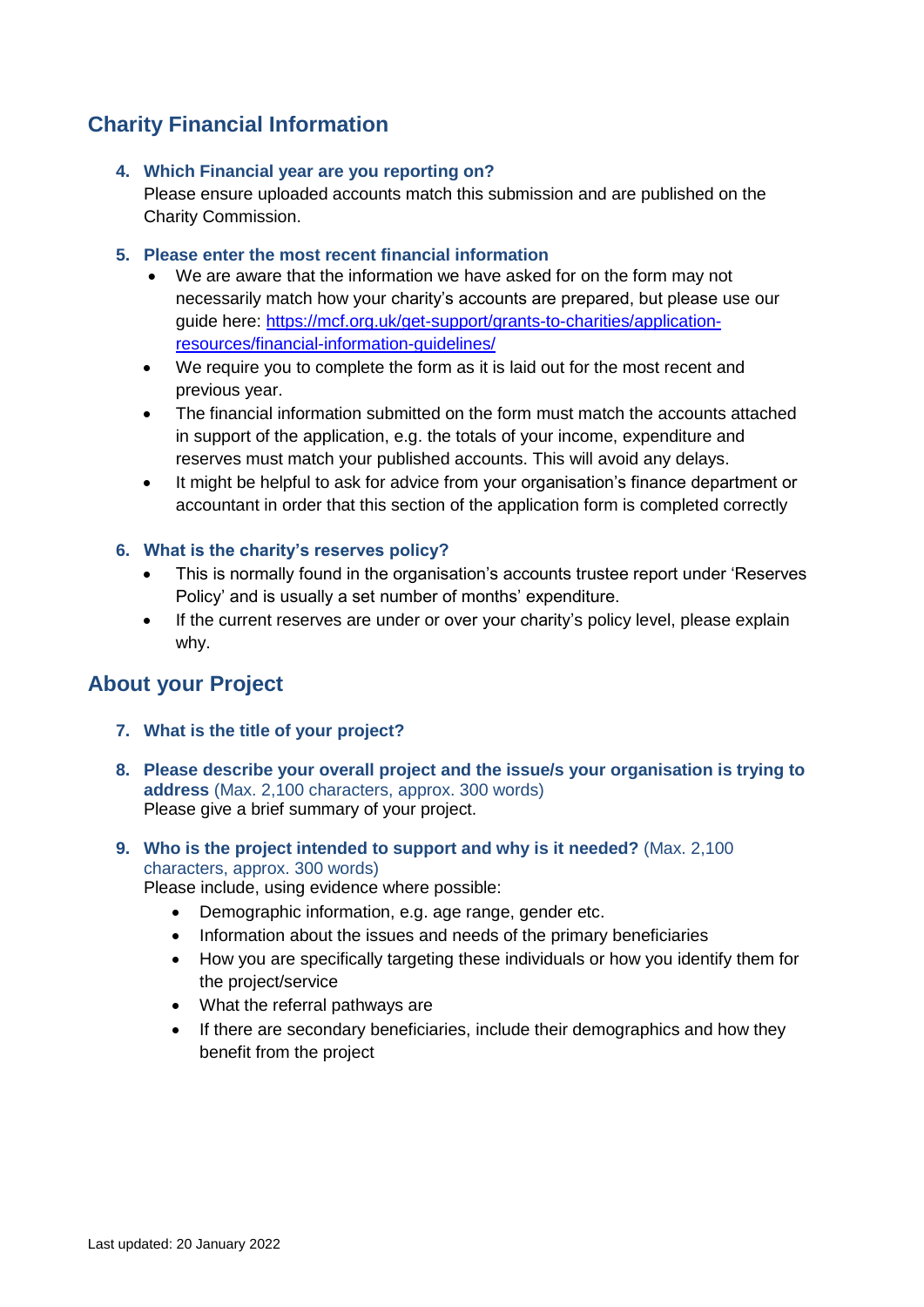#### **10. Please describe how you will deliver the project? Please include any charges for services/activities you plan to provide.** (Max. 2,100 characters, approx. 300 words)

- What the delivery of the project involves e.g. counselling sessions, mentoring sessions, befriending, activity clubs etc.
- What happens at each session/appointment include activities, tasks, materials and resources used.
- How often and how long are the sessions/appointments etc.
- Who is responsible for delivery e.g. Coordinator, Manager, Therapists, Play Workers, Youth Workers, Befrienders, including any volunteers
- Please include and training, supervision etc. that project staff/volunteers may need and how volunteers are recruited and vetted
- Are there any charges for the project or membership fees are there any waivers for those unable to afford fees?
- Is the project accessible to the beneficiaries? If necessary, will provision be made for getting them there, e.g. transport, building accessibility etc.?

### **11. Please tell us how many unique primary beneficiaries will be supported by the project?**

A primary beneficiary is someone who directly benefits from the project as it is aim at supporting them.

We would like to know how many individuals the whole project supports, not only the number of sessions attended or hours of support.

### **12. Please tell us how many secondary beneficiaries will be supported by the project?**

A secondary beneficiary is someone who indirectly benefits from the support provided to the primary (main) beneficiary. E.g. when a child (primary beneficiary) is being supported with their mental health, the family is the secondary beneficiary as they will also be positively impacted by the intervention.

#### **13. Please explain how these figures have been calculated.**

Due to the number of different ways organisations record user numbers, it is helpful to understand how you reach the figures provided.

- **14. How many full time staff will be involved in the project?**
- **15. How many part time staff will be involved in the project?**
- **16. How many volunteers will be involved in the project?**
- **17. Please tell us why you are best placed to deliver the project?** (Max. 2,100 characters, approx. 300 words)

Please include any collaboration with other organisations, delivery partners, evidence and experience to support this**.**

**18. How will MCF funding be used?** (Max. 2,100 characters, approx. 300 words) For example, if it is to fund a salary, please include a job description for the relevant role, or if it is for a project clearly state what part of the project the funding will be used for; whether it is materials, resources, rent, hire of a venue, refreshments etc.

# **Project Financial Information**

**19. How many years are you applying for and what is the amount of funding per year for the grant?**

Ensure that the amounts total up correctly and correspond with your budget.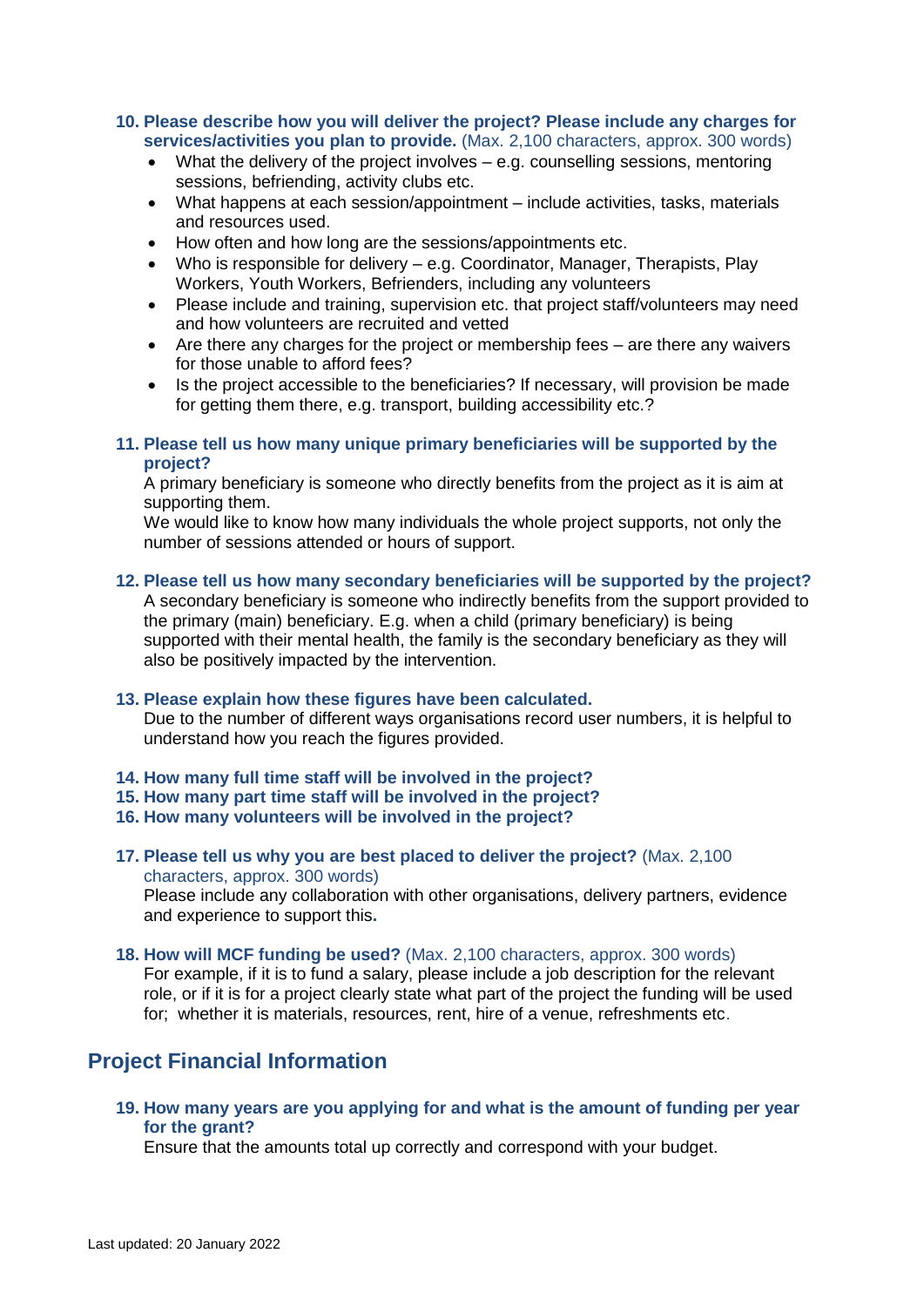**20. Please provide a detailed budget breakdown for the whole project and/or role** (Max. 2,100 characters, approx. 300 words)

Please provide a detailed budget breakdown for the *whole* project and/or role. Please try to highlight clearly what the MCF funding is for You may submit your budget as an excel attachment, but please use this space to add some narrative

- **21. If you are applying for part funding, please give details of other funders you have approached or intend to approach.** (Max 1,400 characters; approximately 200 words)
- Ensure you list the funders and the amounts you have requested
- Please indicate whether these have been successful, pending or you still need to apply
- **22. If the grant will help to launch a new service, please enter the anticipated start date.**

Please note:

- The date must not be before the outcome date given to you in your invitation email
- The MCF does not provide retrospective funding
- **23. How will the project be funded after the proposed grant period?** (Max 1,400 characters; approximately 200 words)

Please detail any plans you have for after the grant has ended, include whether

- You intend to apply for further grants from other foundations/trusts
	- Project becomes self-sustaining  $-$  if so, how
- **Project is to end after the funding comes to an end**
- You intend to apply to statutory sources for funding

# **Impact Measurement and Risks**

If you would like to see examples of our monitoring forms, go to the Resources section on our website.

#### **24. Please list the main outputs (e.g. services and activities) including numbers, that you want to deliver and how you plan to measure them?** (Max 2,100 characters, approx. 300 words)

Outputs are the activities and services that you deliver that help achieve the desired outcomes. Please detail as relevant to your project:

- The number of participants in the project
- The number of volunteers engaged
- The number of sessions delivered, etc.

## **25. What are the desired medium term outcomes for the project?** (Max 2,100 characters, approx. 300 words)

Outcomes are the resulting benefits for the beneficiaries

- Please describe what changes and benefits the project will deliver for beneficiaries
- How will you measure these changes and benefits? Please explain any measuring tools for the project you will be using – i.e. Edinburgh Wellbeing Scale, Surveys, Questionnaires, Bespoke measuring mechanisms
- How often do you measure the impact of the project?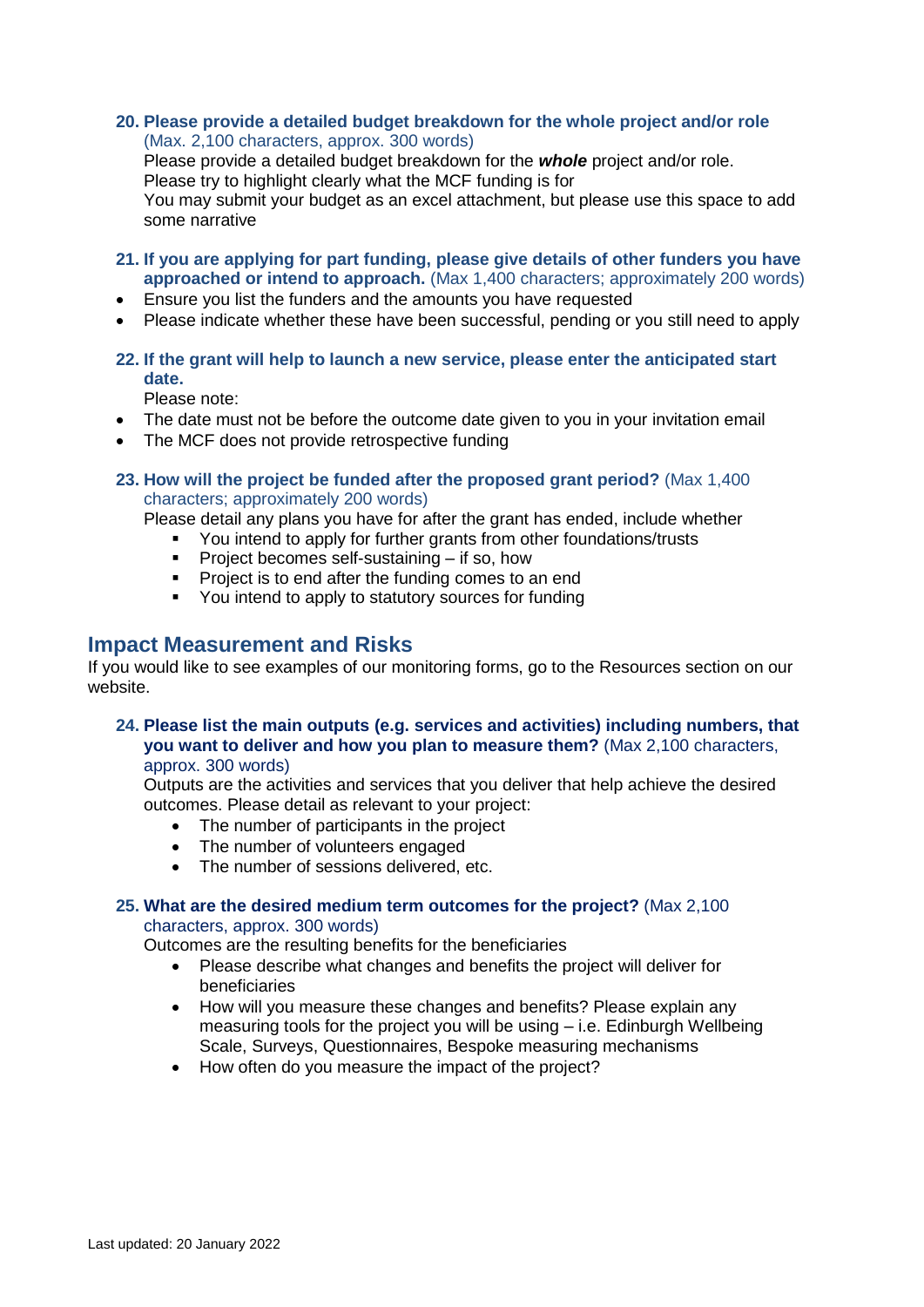#### **26. What are the desired long term outcomes for the project?** (Max 2,100 characters,

approx. 300 words)

Please detail:

- What are the long-term changes and how will you know that these will happen i.e. through research, evaluation, previous experience etc.
- What do you hope the lasting impact of the project will be?

#### **27. Please tell us how you involve service users in the charity's development and delivery of support?** (Max 2,100 characters, approx. 300 words)

- Do you have focus groups or forums that service users are part of?
- Are any service users part of the trustee board?
- Do you seek feedback and advice from service users regarding the services you develop?
- $\bullet$  If this is not applicable, please explain why.

## **28. What are the risks associated with the project and how do you intend to manage them?** (Max 2,100 characters, approx. 300 words)

- List the risks identified and any mitigations to guard against them. For example safeguarding, funding, staffing etc.
- If it is for a position, does it need to be advertised or has someone been identified?
- Recruitment of volunteers and/or participants how this will be carried out, will training be provided?

# **29. Please confirm that your charity has an up to date safeguarding policy.**

You will be asked to upload a copy when you submit your application.

## **Publicity of the Grant**

- **30. The MCF is funded entirely by freemasons, their families and friends. Charities receiving a grant are asked to publicly recognise our grant and our donors. Please summarise how you could work with our communications team to publicise the grant and our donors.** (Max. 700 characters - approximately 100 words) Please consider:
	- How you can work with the MCF Press Team to gain media coverage.
	- Inviting local Freemasons to visit the project and meet staff, volunteers and if appropriate, beneficiaries.
	- Arrange or help to facilitate relevant photography during such visits or other events.
	- Promote our grant through your own communications activities, such as social media, annual reports, and newsletters.
	- How you could use the MCF and/local Freemasons logo where relevant and any naming opportunities.
	- Any other means of publicising the grant.
	- If there are limitations to the publicity opportunities, please provide details.

## **Additional Information**

## **31. Is there anything further you'd like to add to your application?** (Max 2,100

#### characters, approx. 300 words)

This is an opportunity for you to give us further information you feel would help with your application, e.g. how the charity has been impacted by COVID-19.